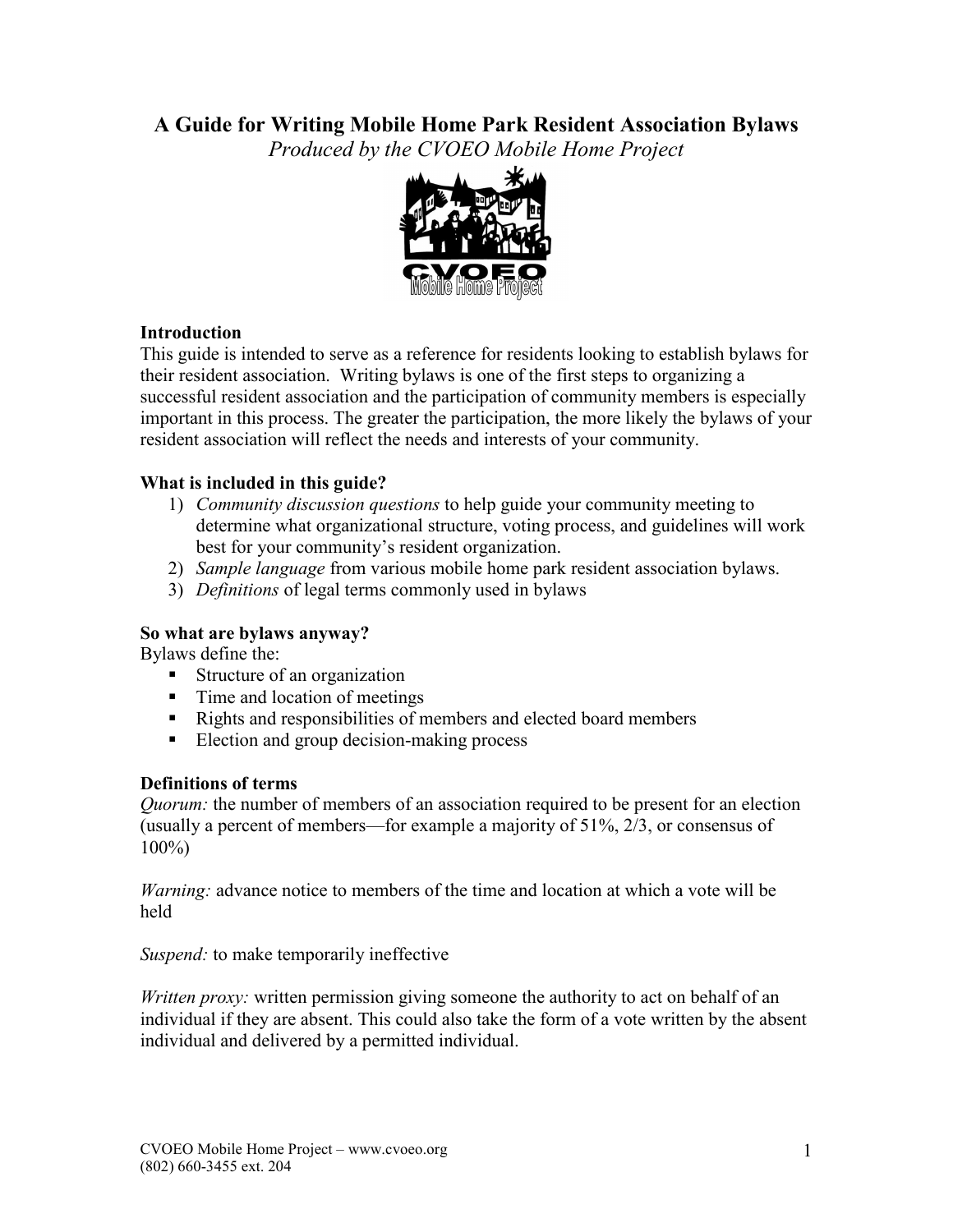# **Mobile Home Park Resident Association Bylaws Template with Questions for Community Discussion**

Effective/Adopted XXX

## **Article I: NAME**

The name of this organization shall be XXXX

## **Article II: PURPOSE**

*Community Discussion Questions:* 

- What is the purpose of our association?
- What general needs and concerns do we want our resident association to address?

## EXAMPLE:

The Purpose of this organization is to:

- $\triangleright$  Improve quality of life for park residents
- $\triangleright$  Keep the park affordable for current and future residents
- $\triangleright$  Improve maintenance and services for park residents
- $\triangleright$  Build a sense of community spirit and cooperation
- $\triangleright$  Educate residents as to their rights and responsibilities under federal, state, and local law
- $\triangleright$  Establish effective communication between the resident association, the park owner, and the town of XXXX.

## **Article III: MEMBERSHIP**

*Community Discussion Questions:* 

- Who can become a member?
	- o Homeowners only?
	- o Renters?
		- Renter in place of homeowner?
	- o Park owner(s), manager(s), and any paid employee(s) of the park? If no membership, can they attend meetings?
- Is membership by household or by adult individual?
- Is membership on an annual basis or until a membership is canceled?
- When will the membership year begin?

## EXAMPLE:

Membership in the association is open to each homeowner in the park. If a homeowner wishes to permit his renters, who are residents of the park, to be members in place of himself, he may do so. Park owner(s), manager(s), and any paid employee(s) of the park are excluded from membership, but may attend meetings if they wish. Membership will be on a household basis with each household having only one vote. Membership shall be on an annual basis with the membership year beginning August 1.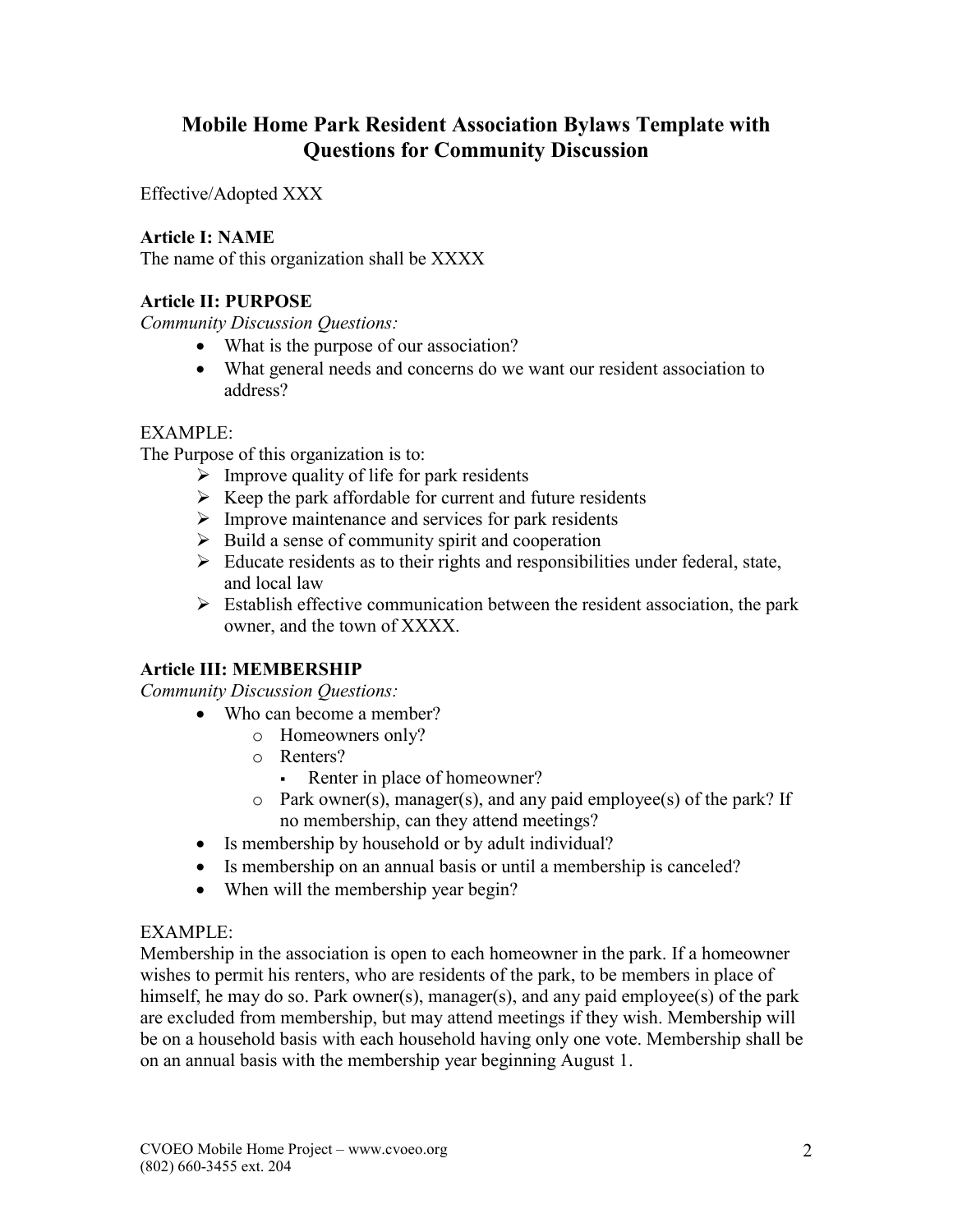## **Article IV: VOTING**

*Community Discussion Questions:* 

- Will each individual or each household have a vote?
- How will nominations be accepted?
	- o Will nominations be accepted from the floor (i.e. at the meeting before a vote)?
	- o Is consent required from the nominee?
	- o Will there be any other requirements for nomination?
- How will board elections be conducted?
	- o Show of hands?
	- o Ballot?
	- o Yay/Nay?
- How will we conduct all other votes?
	- o Show of hands?
	- o Ballot?
	- o Yay/Nay?
	- o Will there be any exceptions?- example: if 51% of members vote for an alternative method
- Quorum
	- o A quorum shall be defined as the number of members of this association required to be present for an election
	- o What percentage of the membership is a quorum?
- Does the majority of members present govern? Or other definition, i.e. consensus  $(100\%)$ ,  $\frac{3}{4}$  majority, etc.
- How will we handle voting if a member is unable to attend membership meeting?
	- o Written Proxies? What will the requirements be?
		- o Alternate Proxies? What will the requirements be?
- Board Meetings
	- o What is our definition of a quorum?
- Suspension of bylaws
	- $\circ$  What proportion of the vote is required? (usually 2/3)
	- o Under what conditions can bylaws be suspended? (emergency situations?)

## EXAMPLE:

At every meeting of the association each member household shall be entitled to one vote. Approval of these bylaws shall be by a show of hands. All other elections and votes shall be determined by written ballot, unless a majority of members (51%) vote to hold an election or vote by show of hands.

Quorum shall be defined as the number of members of this association required to be present for an election or vote. For membership meetings a quorum shall consist of 51% of members except as otherwise provided by these bylaws, a majority vote of those present shall govern.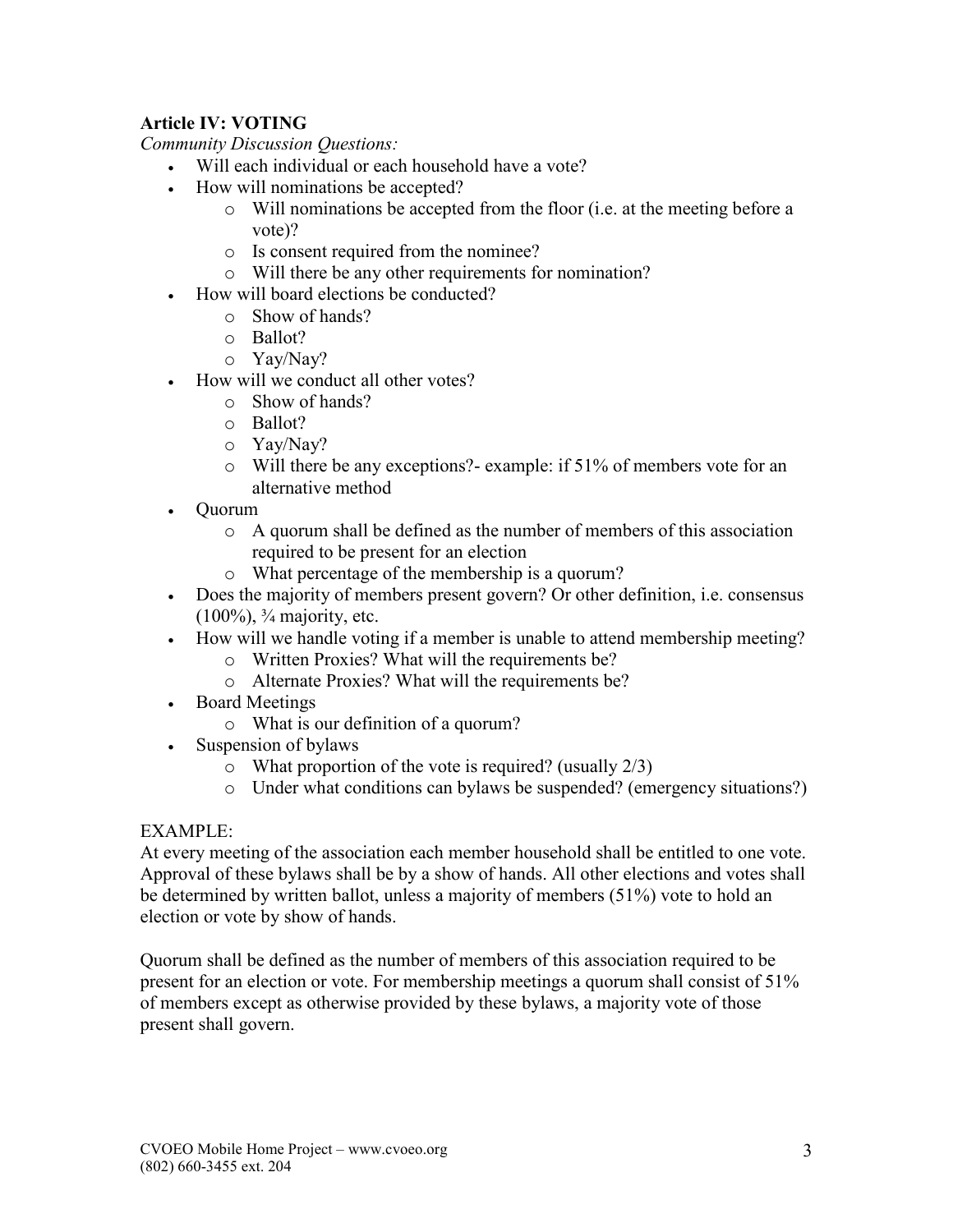For elections, nominations should be submitted in writing at least one week before the election is going to take place. Nominees must be homeowners who actually reside in the park.

If a member of the association wishes to vote but is not able to attend a meeting in which a vote is taking place, they may vote by written proxy. The vote must be received by the board at least 24 hours before the meeting takes place.

For the purpose of voting at Board Meetings, a quorum shall consist of 100% of the members of the board.

These bylaws may be suspended by a two-thirds vote of the majority, present and voting, for emergency situations only.

## **Article V: BOARD OF DIRECTORS**

*Community Discussion Questions:* 

- How many members will there be on the board of directors?
- When will board members be elected? (Usually annual meeting- then
- when should it be?)
- What officers will we have?
	- o President?
	- o Vice President?
	- o Secretary?
	- o Treasurer
	- o Members-at-large?
- Can members hold more than one office at once?
- What duties will officers have?
- What rules will we have for removing officers?
	- o Without cause by percentage of the members at a meeting warned for that purpose?
	- o With cause by other members of the board?
	- o Define cause
	- o How is the position filled?
		- By members?
		- By board?
- Who can be on the board?
	- o Can park owners/managers/employees be excluded?
	- o Can member of the same household be excluded?

## EXAMPLE:

5 members shall be elected annually to constitute the Board of Directors. The board shall be elected at the annual meeting which shall take place between June and August. The membership shall elect the officers.

The officers shall include the President, Vice-President, Secretary, Treasurer and Member-at-Large. A Board member may not hold more than one office simultaneously.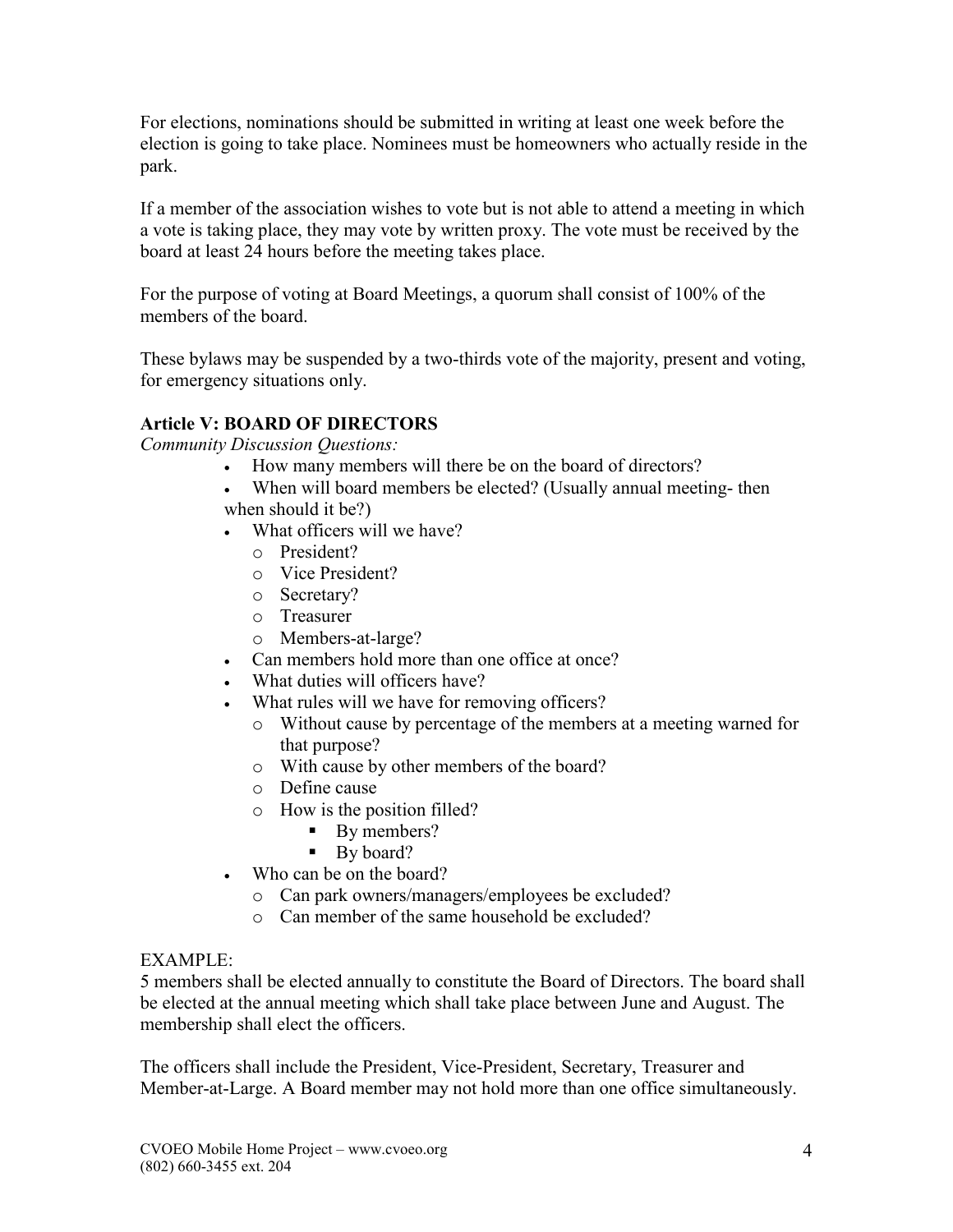The duties of the President are: to conduct and facilitate Board and Membership meetings, prepare meeting agendas, distribute agendas to the Vice-President, and represent the interests and membership of the Association at all times.

The duties of the Vice-President are: to assist the President in his or her duties, to distribute notices and meeting agendas with the Member-at-Large, and to assume the position of President in the case of resignation or removal.

The duties of the Treasurer are: to be custodian of the Association funds, supervise the handling of funds of any enterprise of the Association, and shall be responsible for maintaining up-to-date records of the membership. The Treasurer shall assure the keeping of proper financial records, report regularly to the Membership and the Board, and pay requests as directed by the Board. All checks must be signed by any two of the following officers: President, Vice-President, or Treasurer.

The duties of the Secretary are: to record, distribute, and store the minutes of all membership and Board meetings, to furnish minutes for Board and membership meetings to any Association member upon request, and to draft any written communications the Association shall make to the park owner, residents, or other organizations with the approval of the Board.

The duties of the Member-at-Large are: to distribute notices and meeting agendas with the Vice-President and to support other Board members as necessary.

Directors may be removed from office by a two-thirds vote of the members following a meeting warned for that purpose. Directors may be removed from office by a two-thirds vote of the board for cause. "Cause" shall mean: intentional damage to the resident association, participation in decisions with a unique conflict of interest, and/or conduct unbecoming of a board member.

The board of directors shall vote to fill vacancy on the Board due to removal or resignation at a meeting warned for that purpose and giving all members an opportunity to inform the board of their interest in serving until the next annual meeting.

Park owners, park managers, other paid employees of the park, and their immediate family shall not be eligible for election to the Board regardless of whether they live in the park. However, they shall be eligible for association membership if they are residents of the park. Multiple members of the same household are also excluded from serving on the board at the same time.

## **Article VI: MEETINGS**

*Community Discussion Questions:* 

- Membership Meetings
	- o How often membership meetings be held? (minimum)
	- o Where will meetings be held?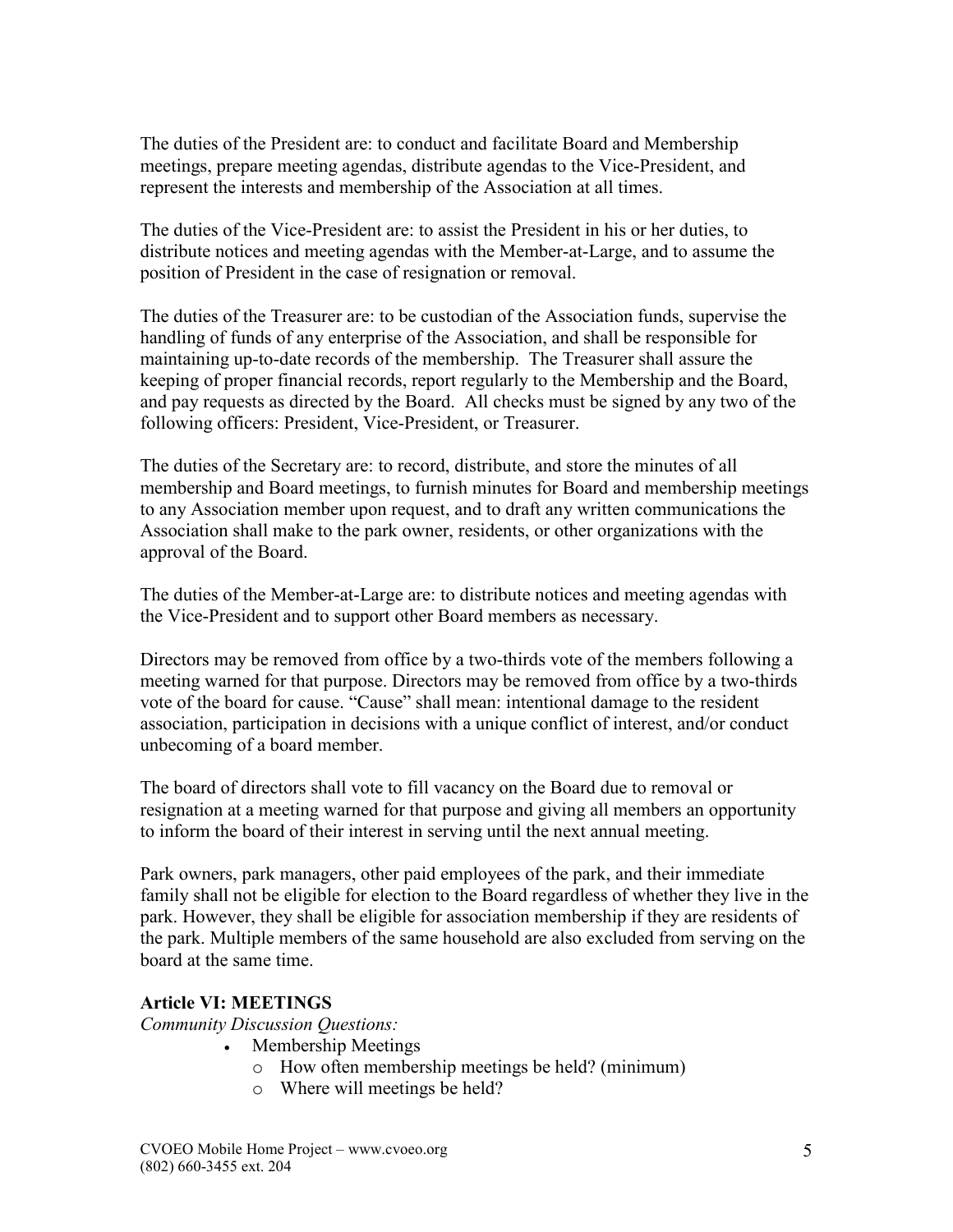- o How are meetings called?
	- § By which board members?
	- By what percentage of the membership?
- How will members be notified of meetings?
	- o How is notice distributed?
	- o How far in advance of the meeting will notice be given?
	- o What must the notice state? (i.e. date, time, place, tentative agenda)
- Board of Directors Meeting
	- o How often will the Board of Directors meet?
	- o Will Board of Directors meetings be open to all members?
	- o How will board members be notified?
	- o What must the notice state?

#### EXAMPLE:

Membership meetings shall be held at least one time per year in the town of Starksboro. Membership meetings shall be called by the President or by at least 51% of members. Notice of meetings shall be distributed door-to-door throughout the park or by mail, at least 7 to 10 days prior to the meeting. The notice shall state the date, time, place, and tentative agenda for the meeting.

Meetings of the Board of Directors shall occur at least once every month. The meeting shall be open to all members. Notice of the meeting shall be posted on the park bulletin board at least 7 days before the meeting. The notice shall state the date, time, place, and tentative agenda for the meeting.

## **Article VII: COMMITTEES**

*Community Discussion Questions:* 

- How are committees established?
	- <sup>o</sup> By board members or by any member?
- Who can be on a committee?
	- <sup>o</sup> Will committee members be appointed or volunteer?
	- <sup>o</sup> Is a board member required to be on a committee?
- What are the responsibilities of the committee(s)?
	- <sup>o</sup> Must committees report to the board?

#### EXAMPLE:

Committees may be established by the Board of Directors on a permanent or temporary basis. A Point Person must be established for each committee and the contact information for this individual must be submitted to the Board. The Point Person will be responsible for communicating to the Board the activities of the Committee. All actions of the Committee must be submitted to the Board prior to being taken. Committees are responsible for research, planning and issue development, and shall report back to the Board.